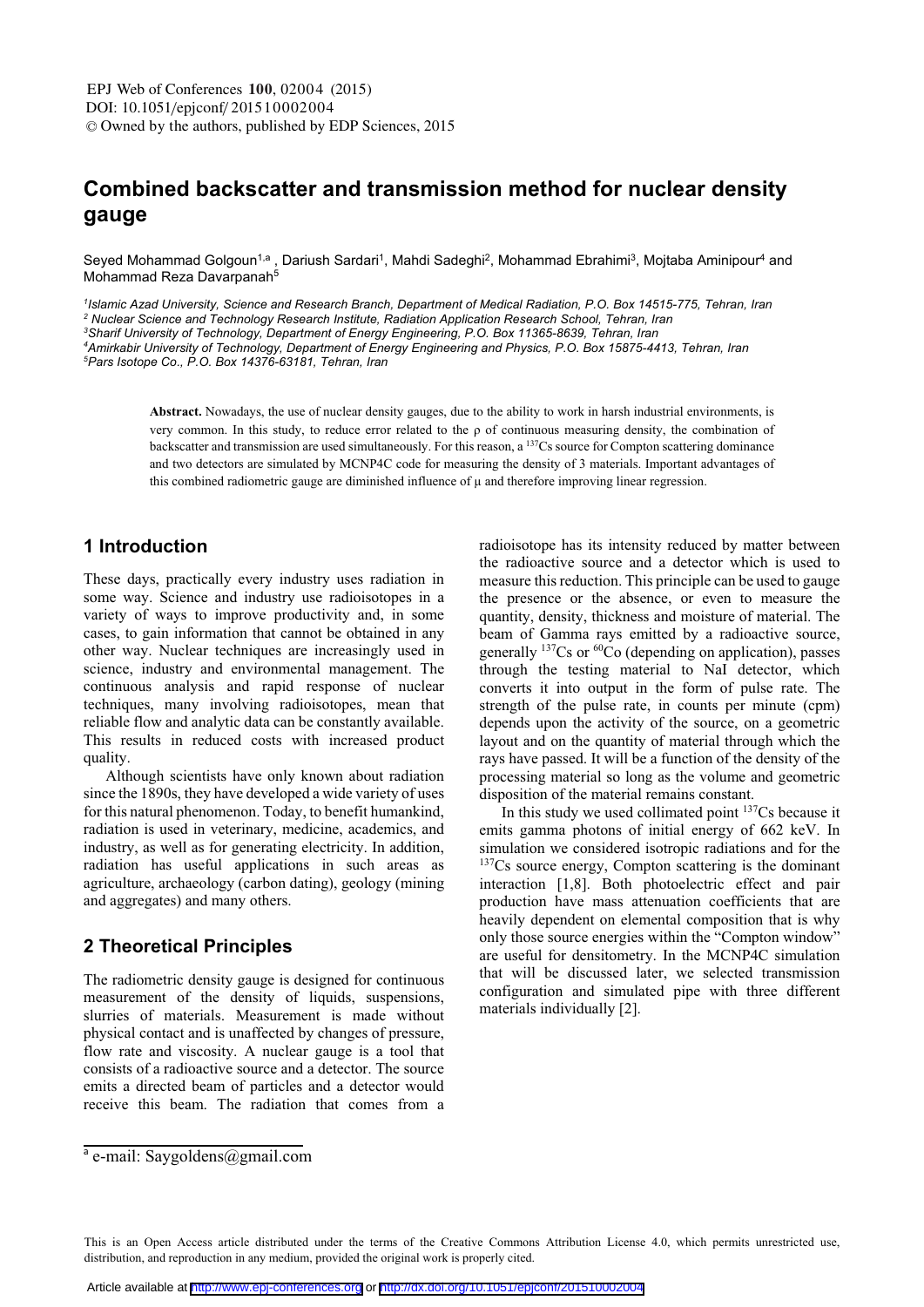

Figure 1. Principle of transmission method [7].



Figure 2. Backscatter method [7].

The nuclear density gauge operates on the principle that gamma ray is absorbed as a function of density expressed mathematically (without buildup factor consideration) as  $[1, 4, 8]$ :

$$
\mathbf{I}_{t} = \mathbf{I}_{0} \mathbf{e}^{-\mu \rho x} \qquad (1)
$$

Where  $I_t$  transmitted radiation intensity,  $I_0$  intensity measured when no material is present,  $\mu$  total mass absorption coefficient of material,  $\rho$  density of material, x thickness (distance between the source and detector).



Figure 3. Transmission density gauge.

Table 1. Material characteristics.

| Atomic    | Atomic | Atomic | Mass   | Z/A    |
|-----------|--------|--------|--------|--------|
| element   | symbol | No(Z)  | No(A)  |        |
| Oxygen    |        | 8      | 16.00  | 0.500  |
| Silicon   | Si     | 14     | 28.09  | 0.4984 |
| Aluminum  | Al     | 13     | 26.98  | 0.4818 |
| Iron      | Fe     | 26     | 55.85  | 0.4655 |
| Calcium   | Ca     | 20     | 40.08  | 0.4990 |
| Sodium    | Na     | 11     | 22.99  | 0.4785 |
| Potassium | K      | 19     | 39.10  | 0.4895 |
| Magnesium | Mg     | 12     | 24.31  | 0.4936 |
| Hydrogen  | H      |        | 1.008  | 0.9921 |
| Water     | Н2О    | 10     | 18.016 | 0.5551 |

The density of a material is dependent upon its atomic mass (A), but the count rate in the nuclear density gauge is dependent on the number of electrons (atomic number  $(Z)$ ). As above table, for the most materials A=2Z [1].

Because the source to detector distance is fixed, 'X' in eq. 1 is constant. If the experiment source is  $137Cs$  with energy of 662keV then for variant materials the mass absorption coefficient relationship is:

$$
\mu_2 = \mu_1 \left( \frac{A_1}{A_2} \right) \left( \frac{Z_2}{Z_1} \right) \tag{2}
$$

by considering A=2Z then

$$
\frac{\mu_2}{\mu_1} = 1\tag{3}
$$

It means that mass absorption coefficient  $\mu$  is constant for a given process material. Therefore, the resultant radiation, ' $I_t$ ' is only a function of process density ' $\rho$ '.

By transforming equation (1) to the logarithmic form, we can write the equation (1) in terms of  $\rho$ :

$$
Ln(It) = Ln(I0) - \mu \rho x
$$
\n(4)

$$
o = \frac{Ln(I_t) - Ln(I_0)}{\mu x}
$$
 (5)

$$
o = \frac{1}{\mu x} Ln(I_t) - \frac{Ln(I_0)}{\mu x}
$$
 (6)

Due to constant consideration of  $\mu$ , equation (6) means that there is a linear relationship between  $\rho$  and  $Ln(I_1)$  and therefore the equation  $(7)$  will be written:

$$
\rho = C_1 L n(I_t) + C_2 \tag{7}
$$

that  $C_1$  and  $C_2$  are constants.

#### **3 The Method**

 $\overline{1}$ 

All relations above are for density gauge with both source and detector collimated. In this configuration the buildup will be reduced by both source and detector shielding that we consider this as external buildup reduction.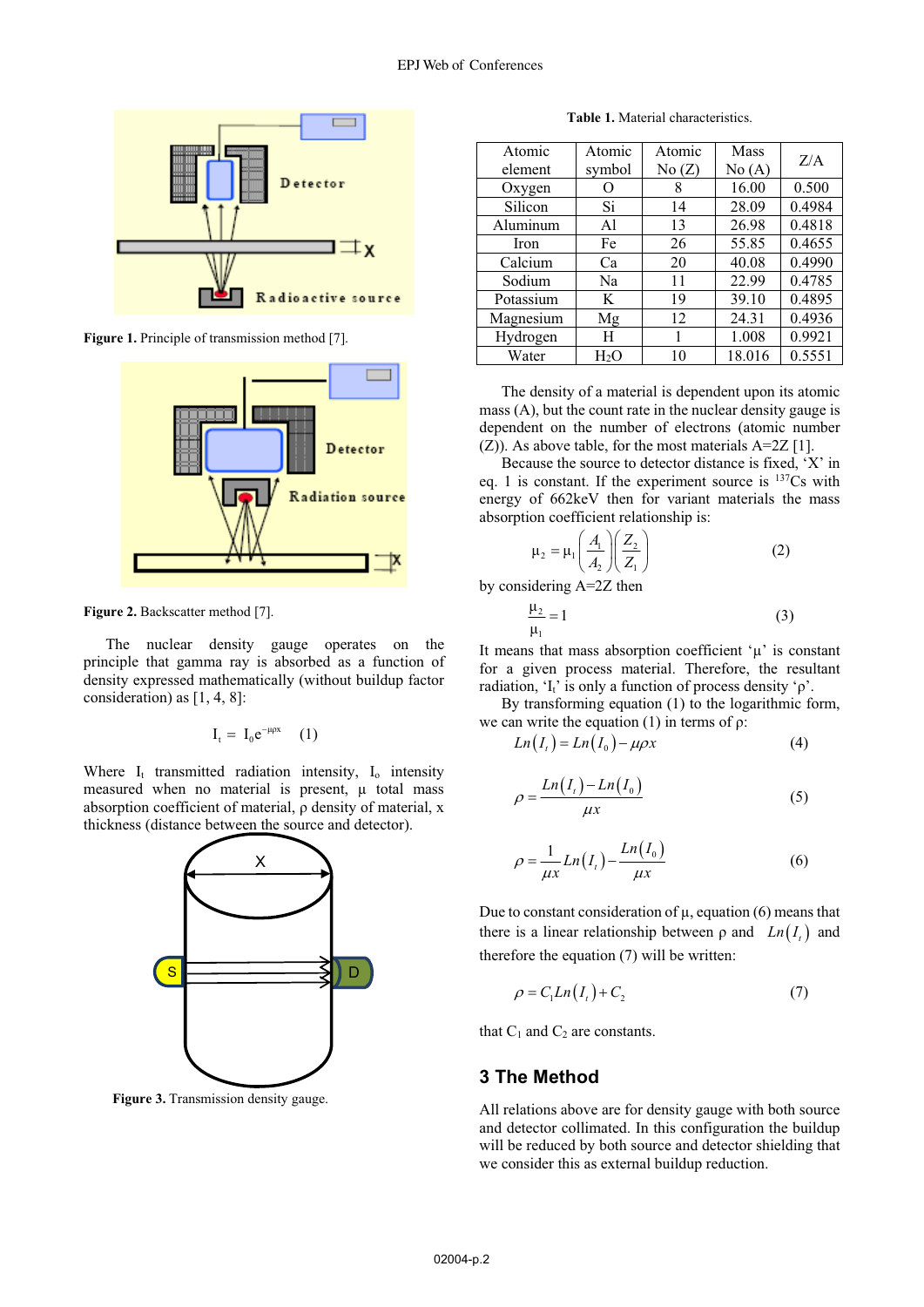

Figure 4. Principle of buildup effect [8].



Figure 5. Simulated density gauge without internal buildup reduction.

But in our research we used new configuration for buildup reduction that is coincidence method buildup reduction. We mentioned this method as an online internal buildup reduction. As shown in Fig. 6 we used 2 detectors that could work in coincidence mode for online simultaneous buildup reduction.



Figure 6. Simulated density gauge with internal buildup reduction.

Detector number1 would receive transmission intensity plus buildup and the detector number 2 could receive just buildup resulting from gamma interactions with matter. Buildup factor is described as [3, 8]:

$$
B = \frac{I_{total}}{I_{unscattered}} \tag{8}
$$

So the transmission equation considering buildup would he:

$$
I_t = BI_0 e^{-\mu \rho x} \tag{9}
$$

similar to equation  $(1)$  we transformed equation  $(9)$  to logarithmic form and then we get:

$$
Ln(It)-Ln(B)=Ln(I0)-\mu \rho x \qquad (10)
$$

B in above equation is a function of  $\rho$ , so there is no linear relationship between  $Ln(I_1)$  and  $\rho$ . Therefore we estimate

B from backscattered radiation by adding another detector to the source side (detector No. 2). If we consider to Fig. 6 again, it is clear that, this configuration is combination of backscatter and transmission methods for measuring the density. Thereupon, the buildup factor formula would change to:

$$
B = \frac{I_{D1}}{I_{D1} - I_{D2}}\tag{11}
$$

where  $I_{D1}$  transmitted radiation intensity to the detector number 1 and  $I_{D2}$  backscattered radiation to the detector number 2. In the equation  $(10)$  B was one of variables. So we can put equation  $(11)$  instead of B in equation  $(10)$ :

$$
Ln(I_{D1} - I_{D2}) = Ln(I_0) - \mu \rho x \tag{12}
$$

above equation can be arranged on the basis of  $\rho$ :

$$
\rho = \frac{1}{\mu x} Ln(I_{D1} - I_{D2}) - \frac{Ln(I_0)}{\mu L}
$$
 (13)

Now equation (13) is a linear relationship between  $\rho$  and  $Ln(I_{D1}-I_{D2})$ .

## **4 MCNP4C simulation**

There are two main procedures of calculating density of the matter with known density materials. First method is point calibration that uses one, two or more calibration points. Second method is curve fit that calculates calibration equation for calibration points. In this study we used point calibration and MCNP4C code for simulation of counting system for three arbitrary testing materials. The materials are gasoline, gas oil and pure water with the known density of 0.71 gr/cm<sup>3</sup>, 0.83 gr/cm<sup>3</sup> and 1 gr/cm<sup>3</sup>, respectively. The radioactive point source is <sup>137</sup>Cs and the emitted beam to the detector is narrow  $[5, 6]$ . The detectors are 2 inch NaI detector that could receive both scattered and transmitted radiations. The source to detector number 2 distance is 10 cm and the simulated iron pipe has 14 cm inner diameter and 14.5 cm outer diameter. We calculated linear regression for both combined method and transmission method, and then made a comparison at these 2 methods.